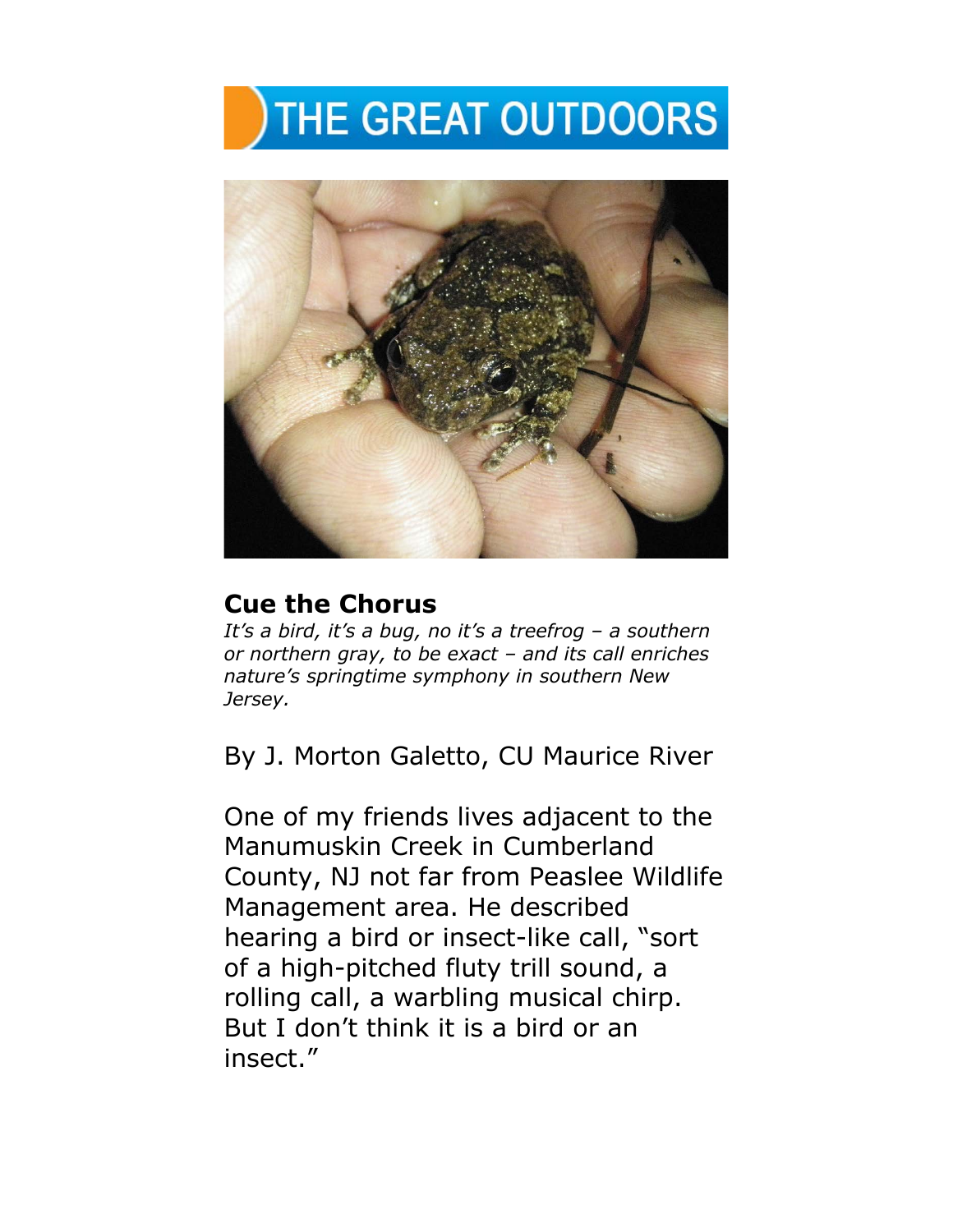"I know just what it is," I said. "And you are likely to hear it pick up the pace around dusk and into the evening as the days get warmer."

"Yes, I've noticed that."

"It's a gray treefrog, either the Southern or Northern Gray," I told him.

As spring warms up, treefrogs will increase their courtship calls from May through June. At around 62˚ Fahrenheit the males will really get tuned up. There are two species of gray treefrog: the northern and southern gray. They are indistinguishable from one another in appearance. Their calls are different but even experts aren't always comfortable making the identification by call alone.

State biologist David Golden, Director of NJ Fish and Wildlife, described the difference to me as such: the Northern Gray Treefrog has a slow trill, while the Southern Gray (also called Cope's) is quicker, shorter, and higher pitched. However, temperature complicates identification. Cooler weather tends to slow down their rhythm. Experts use a combination of tape recordings and recorded temperatures and humidity to decide which species they are hearing.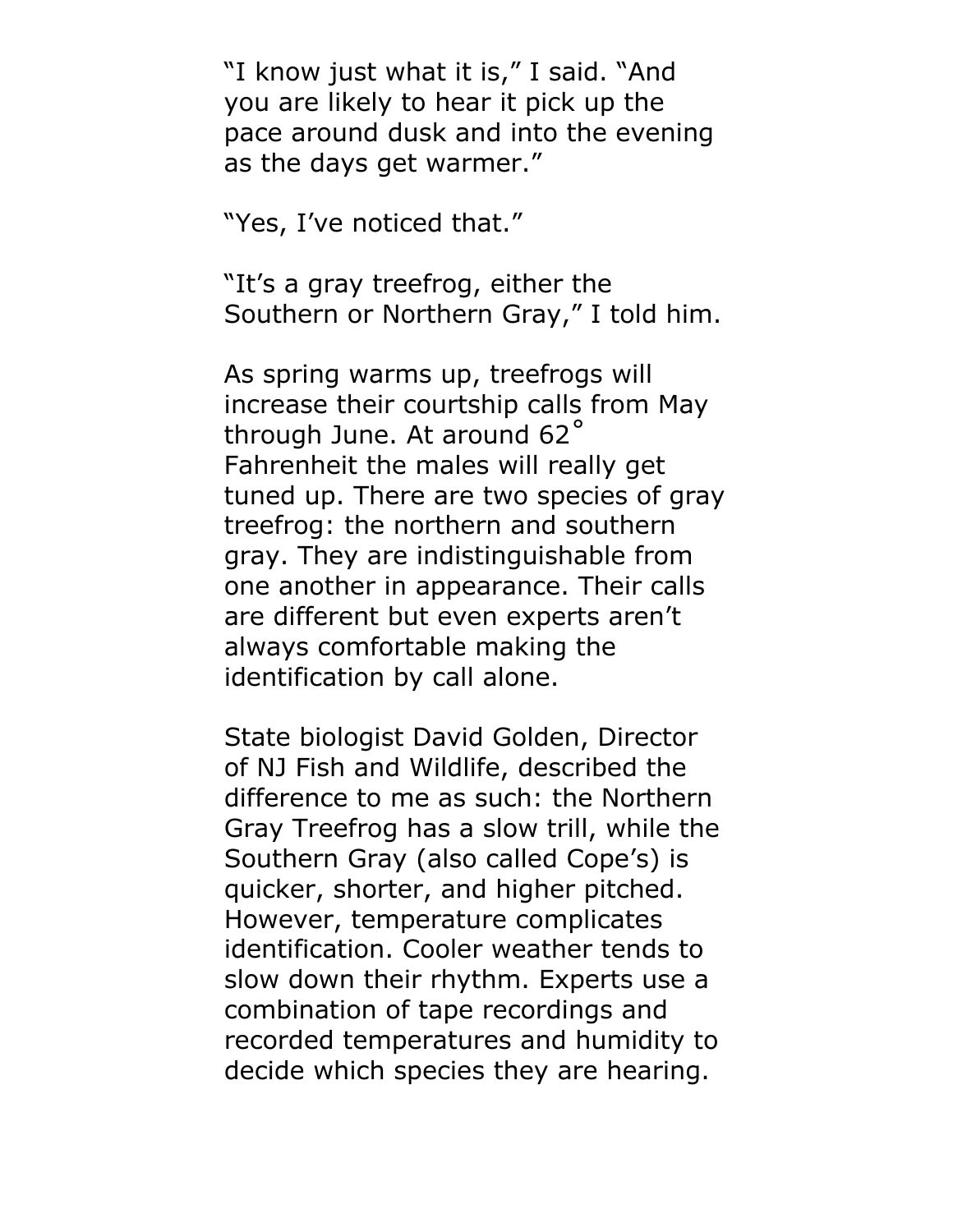



*Air is expelled from the lungs through the larynx and into the vocal sac. The vibration of the larynx produces the sound which resonates on the elastic membrane of the vocal sac. As the frog sings it trembles so much that it's difficult to get a clear photo as the vocal sac expands. Photo by Author.*

The Southern Gray is listed as endangered. In New Jersey, habitat is the most limiting factor since they require vernal pools and wooded areas.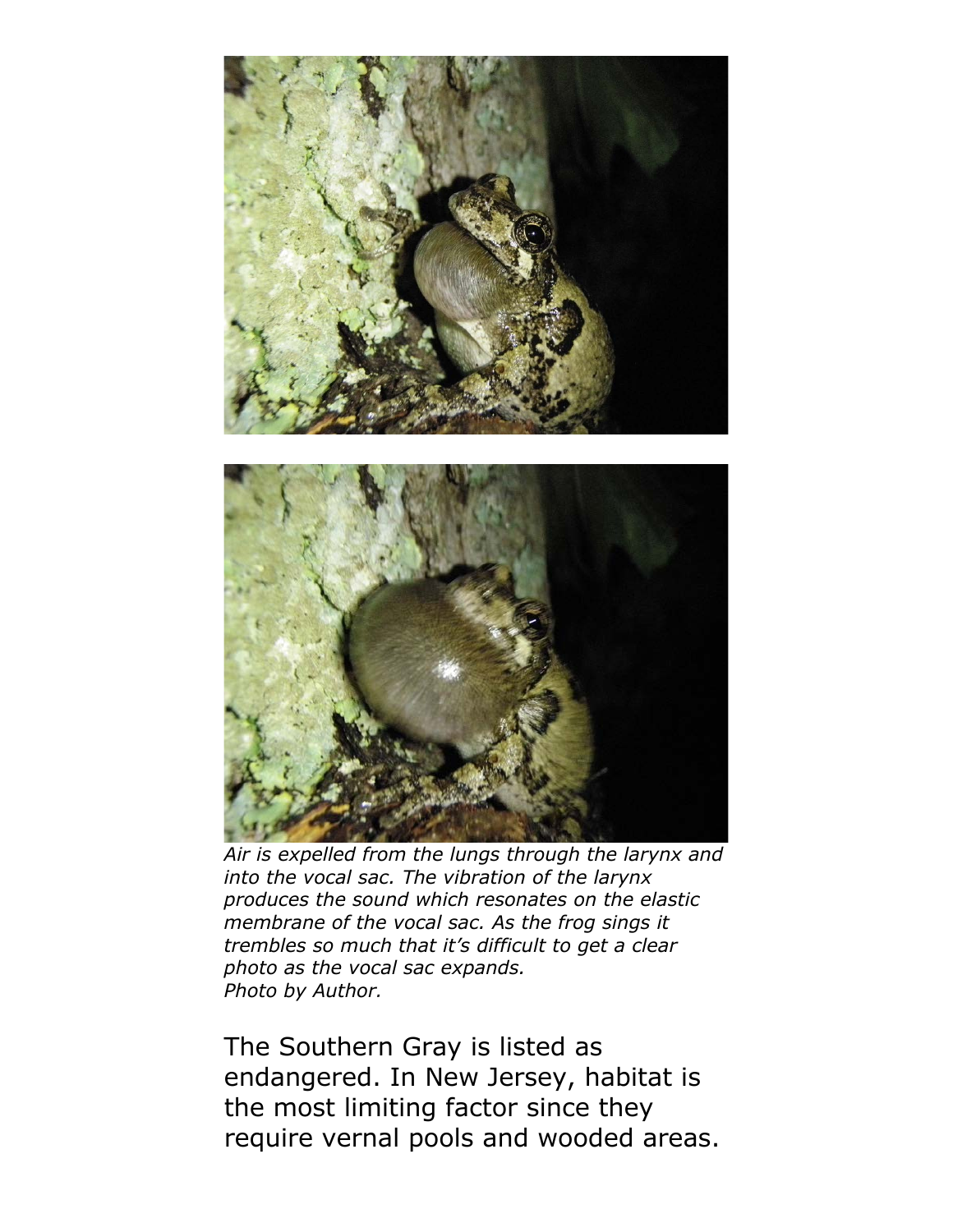Vernal pools are not plentiful and in dry years they can be fewer in number or non-existent.

I went on to explain to my friend that the gray has a bumpy or warty appearance similar to a Fowler's toad, however there are noticeable enlarged pads on the end of each digit on their four fingers and five toes that are absent in a toad. Treefrogs look shinier and moister, where conversely Fowler's toads have a more matte, dry appearance. Furthermore Fowler's toad generally has a light color stripe the length of its back not present in grays.

The pads are actually suction cups that allow it to cling to many surfaces.

Gray treefrogs' (Northern: Hyla versicolor, Southern: Hyla chrysoscelis) color changes depend on their surroundings, and vary from green to gray or brown. They normally look greenish-gray to me and blend in well with lichen, advantageous camouflage on the trees they cling to. Their backs have variable black patches. Sometimes these connect and have some symmetry and other times they seem random, or don't seem apparent at all.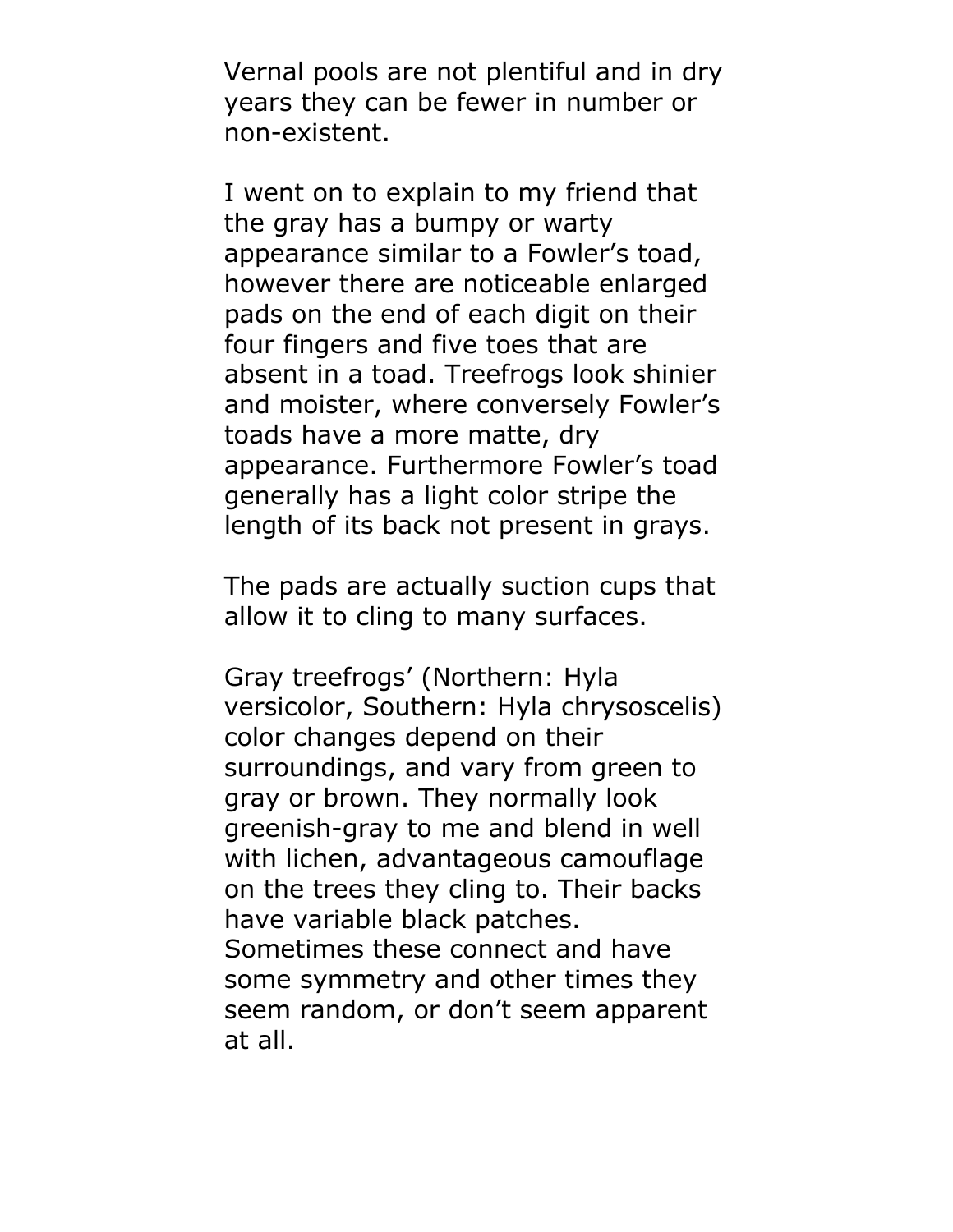

*This gray treefrog resembles the lichen pattern of the trees it perches upon. Photo by Author*

If you have one in hand you can see that the inner surface of their hind legs has a yellow/orange line. This is not usually visible when they are perched because it is hidden by their bent legs as they assume a sitting position.

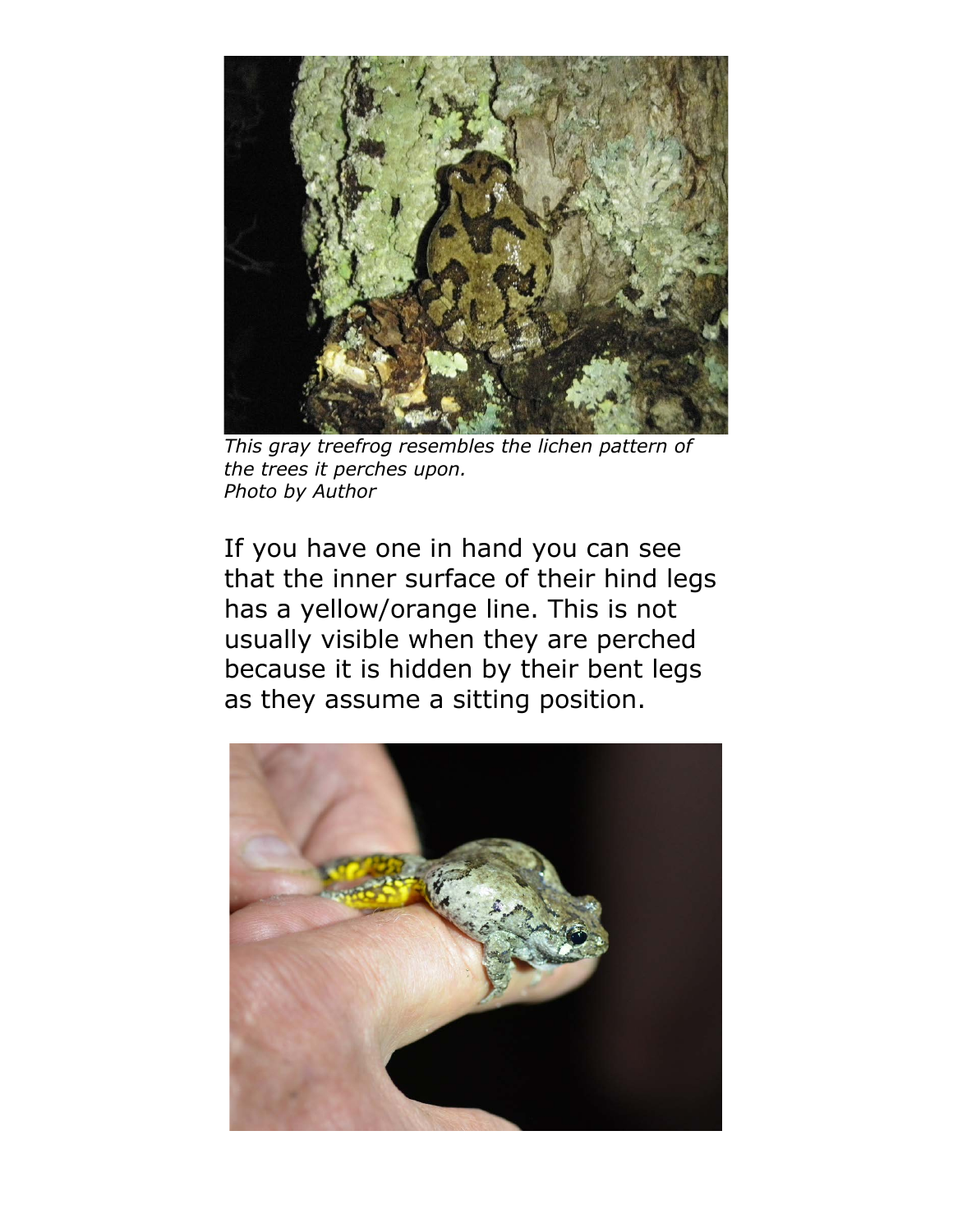*Naturalist Fred Akers holds a gray treefrog so its yellow inner thigh can be seen. These frog can regenerate a lost limb or even an injured eye. Scientists have studied this miraculous regeneration of limbs in hopes of someday helping humans who have lost limbs. Photo by Author*

Beneath their eyes they have a lightcolored patch, sort of like the tear drawn on a circus clown's cheek.

As adults treefrogs are arboreal but they need water to lay their eggs. While off-season these frogs rest high in trees, during mating season they are normally not far from a vernal pool or some other source of water. They stay perched on shrubs around ponds or sometimes pondside, laying their eggs in these seasonal pools. The eggs hatch in about four days and they remain as tadpoles for about two months.

The tadpoles are easily identified. Although the body coloring is inconsistent like the adults, with varying shades of brown to olive green, they have scarlet tails.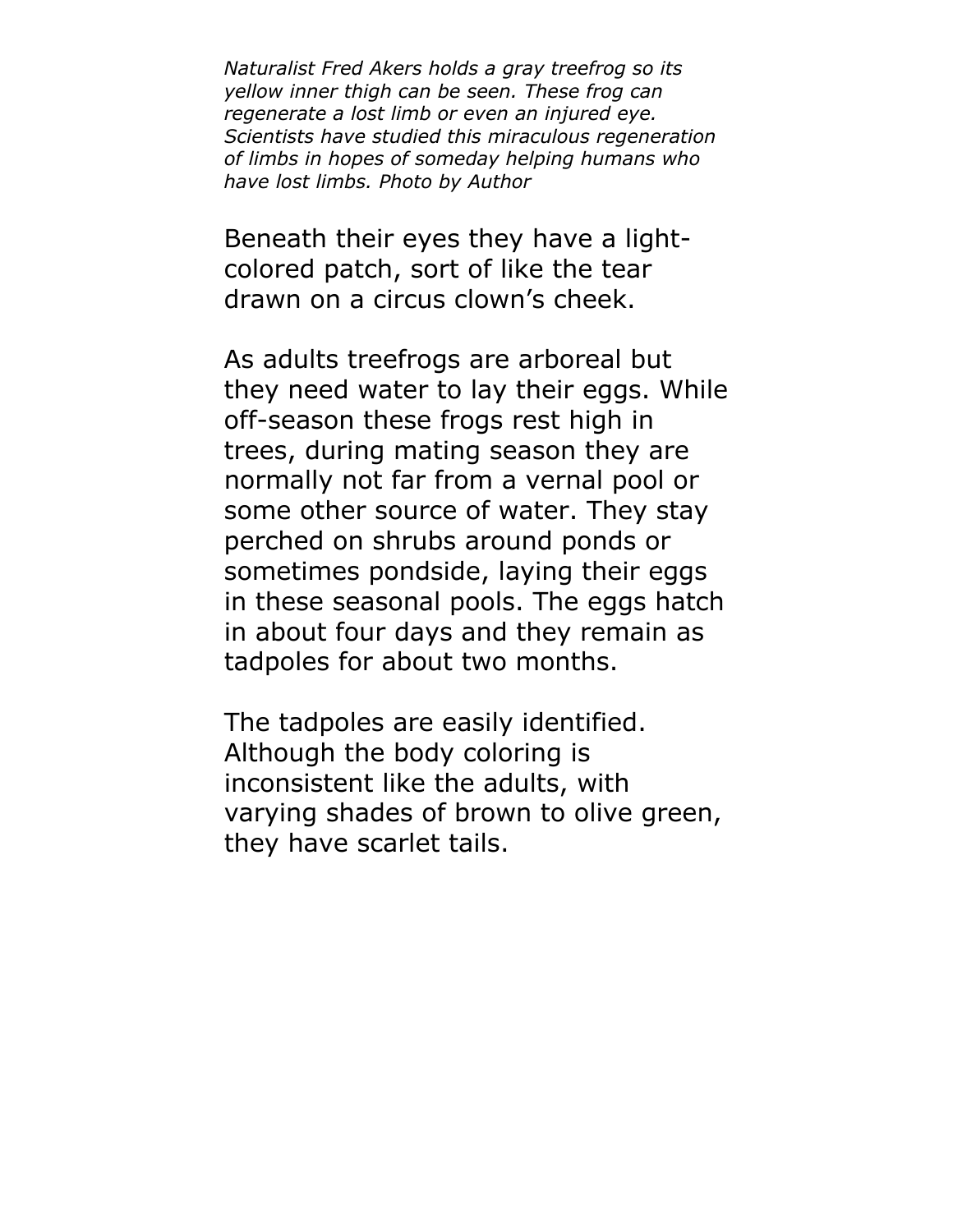

*Northern Gray treefrog (hyla versicolor) eggs hatch in about four days, and the adult frog-to-be remain as tadpoles for up to two months. During this time it grows first the back legs, then the front legs, then slowly absorbs the tail until resembling a tiny adult frog. The tadpole shown here has emerging back legs.*

*Photo by GARY MESZAROS/SCIENCE PHOTO LIBRARY* 

The back legs grow first, then the front legs, the tail becomes smaller as it is absorbed by the body growth, until finally they look like small counterparts of the adult. When fully grown they range in size from 1.25" to 2.5".

Adults feed on insects and spiders in shrubs, trees, plants, and on the ground.

Annually CU Maurice River holds a "Frog Slog," during which children and adults search for frogs and identify the species. Each year I venture off to follow the call of a love-sick gray treefrog. I do my best to sneak around,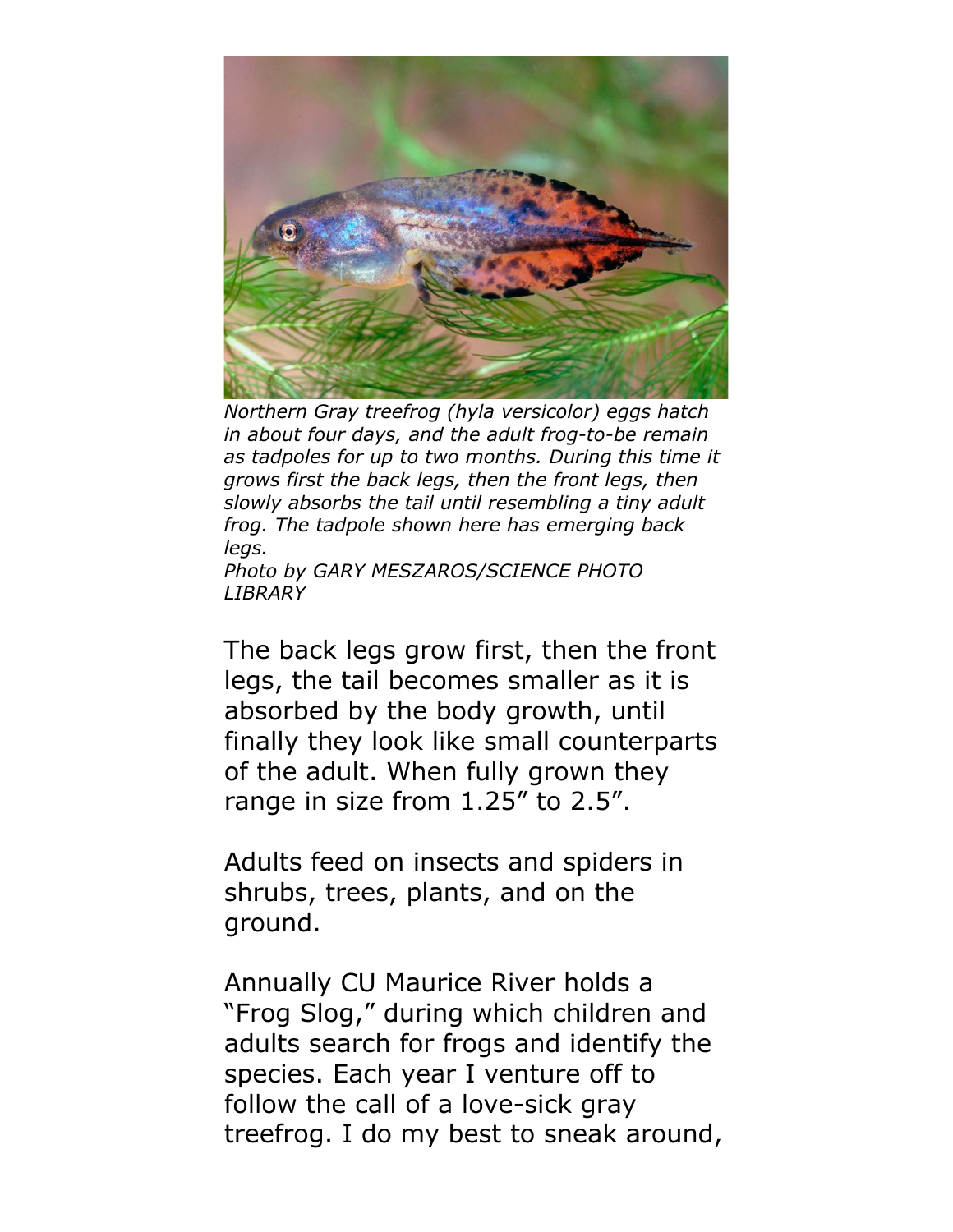knowing their eyesight and hearing are superior. The children run about laughing and giggling as I quietly stalk my prey away from their ruckus. After what seems like an eternity I locate one, capture it, and bring it back for the children to see, only to find that they have collectively amassed a number of different species in my absence, having used techniques as unorthodox as literally diving into the shallows, and are examining them intently with a guest lecturer.

Then I doubt my sanity for having bothered to pursue my quarry stealthily and independently. Their young eyes and enthusiasm seem to outmatch mine each year. I sense the irony of my situation and find it a source of amusement.

Years ago we created a pond in our backyard. This actually does have a "build it and they will come" outcome, so now we have a pretty good mix of frog species near our house. On one particular night, when we were entertaining guests outside, a gray started calling and I went in search of him. Much to my amazement I found him in short course and I began to film him calling. Then, I have no idea what possessed him to do so, but he jumped onto my shoulder where I could no longer see him. At that point I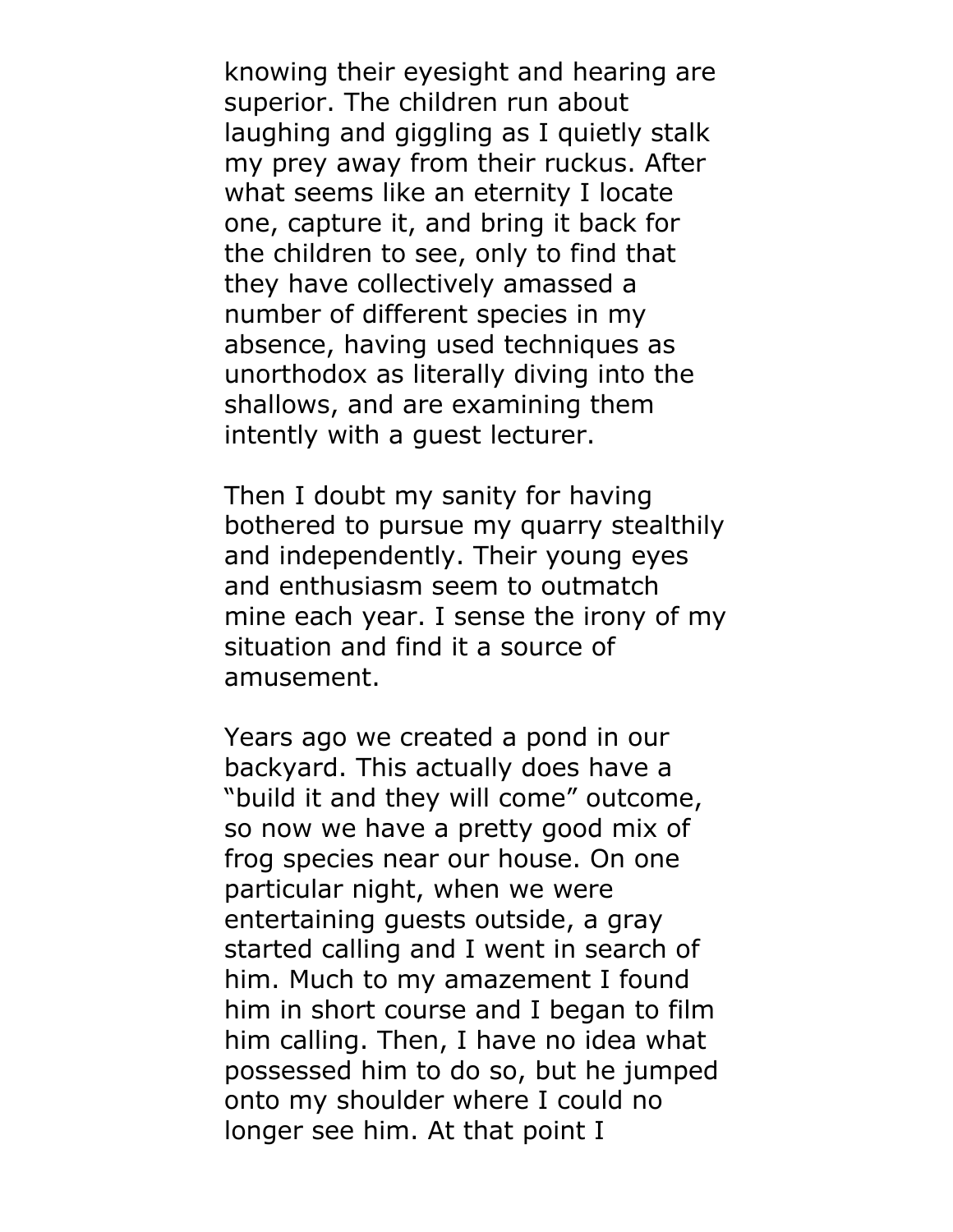proclaimed myself to be a frog whisperer, feeling compensated for all the times the children had made my frog discovery abilities pale in comparison to their newbie talents.

I want to share one final observation, one that you may not believe to be true, but I assure you that, beyond a question of a doubt, it's accurate. Frogs bring out the child in all of us. I have no idea why, but on a frog slog the giggling that challenges the night's calm comes from all ages and shows that each of us still has a child hidden within. And it strikes me as fitting that something as seemingly as unlikely as a frog unleashes that universal truth.